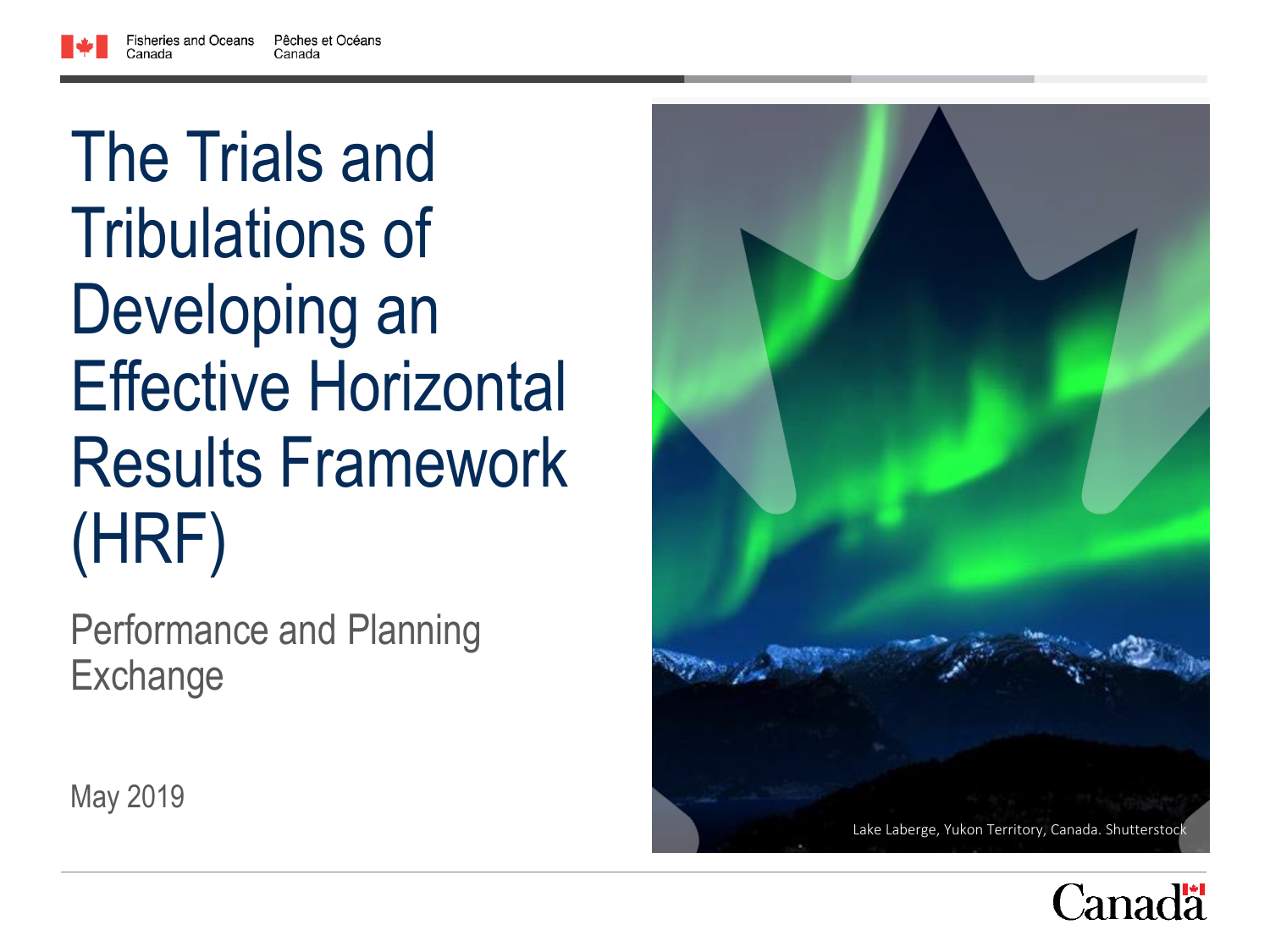## **Objective**



Our objective is to initiate a broader discussion within the Performance Measurement Community to use the Horizontal Results Framework (HRF) as a tool to improve the achievement of results and demonstrate change. The following presentation provides an overview of our experiences and what we see as good practices in dealing with Horizontal Initiative (HI).



- **Our Organization**
- 
- 2 The Treasury Board Submission Process
- 3 What is a HRF?
- - Developing the HRF Step-by-Step
- 5 Good Practices

#### 6 Tribulations

#### Quick Facts

- Fisheries and Oceans Canada (DFO) is a partner in 8 Horizontal **Initiatives**
- There are 21 active Horizontal Initiatives across government

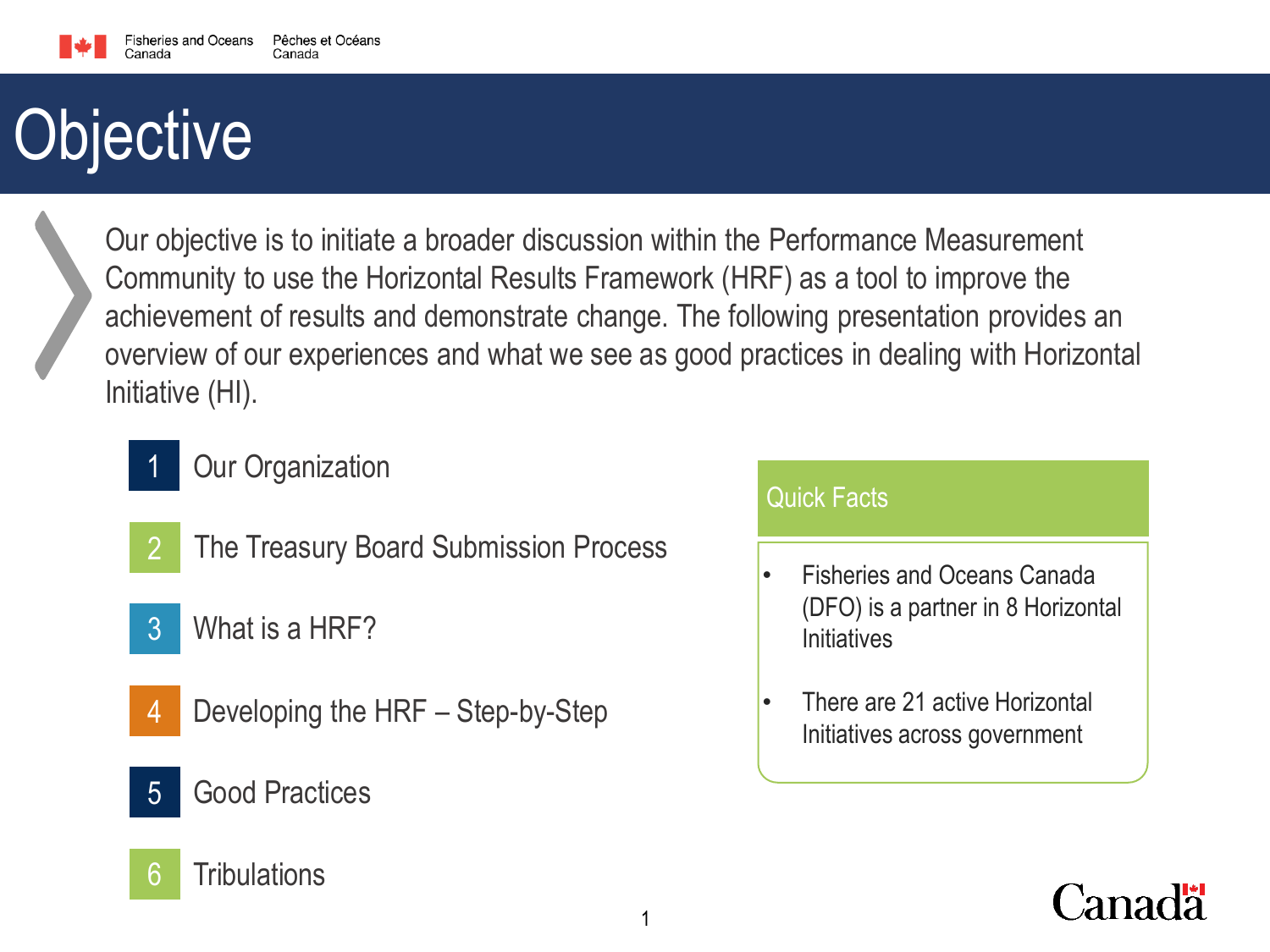

Canada

## Our Organization



The Results Division coordinates the feedback within the PRE Directorate (Planning, Results, and Evaluation).

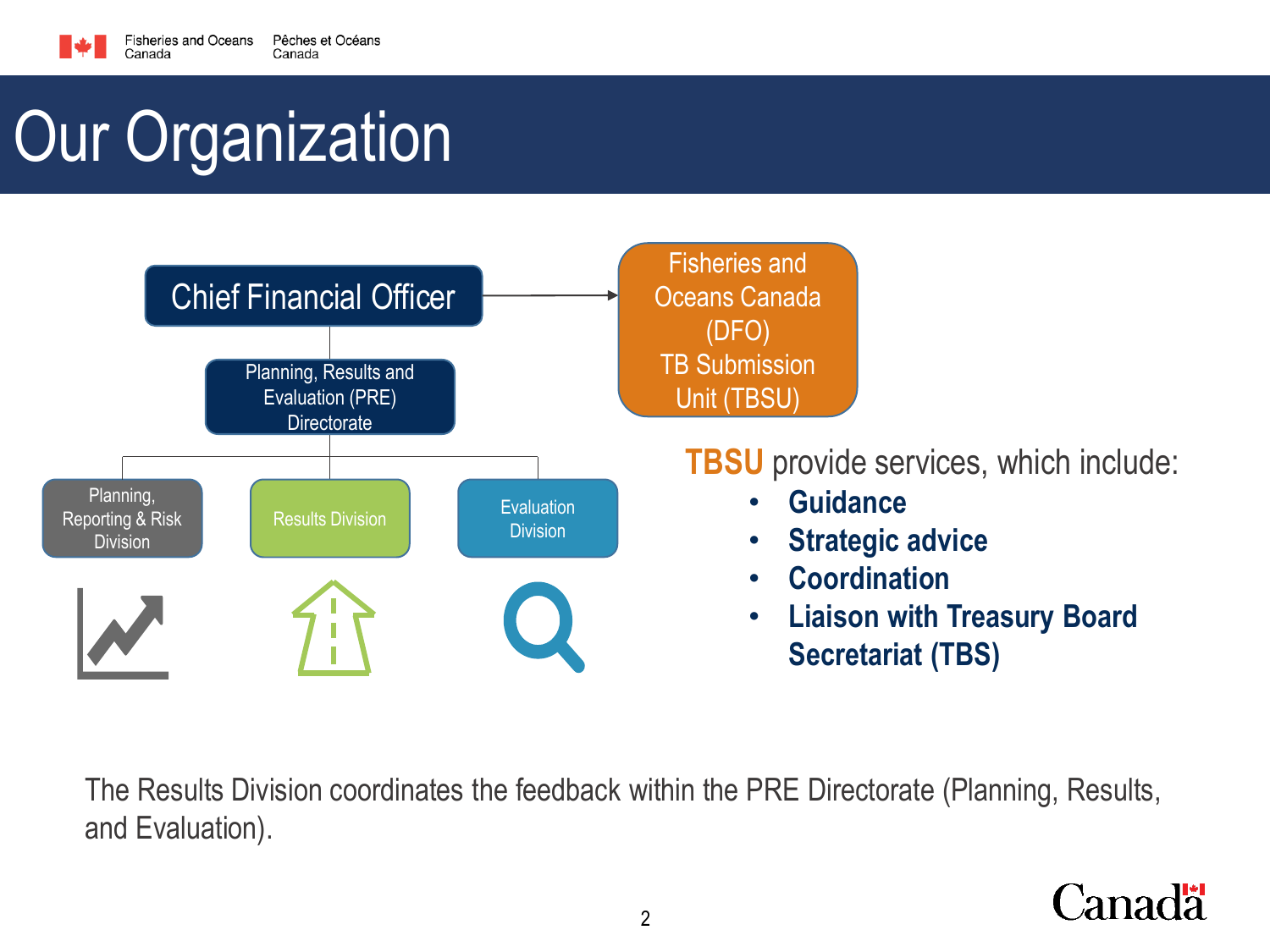

Canada

#### DFO TB Submission Process

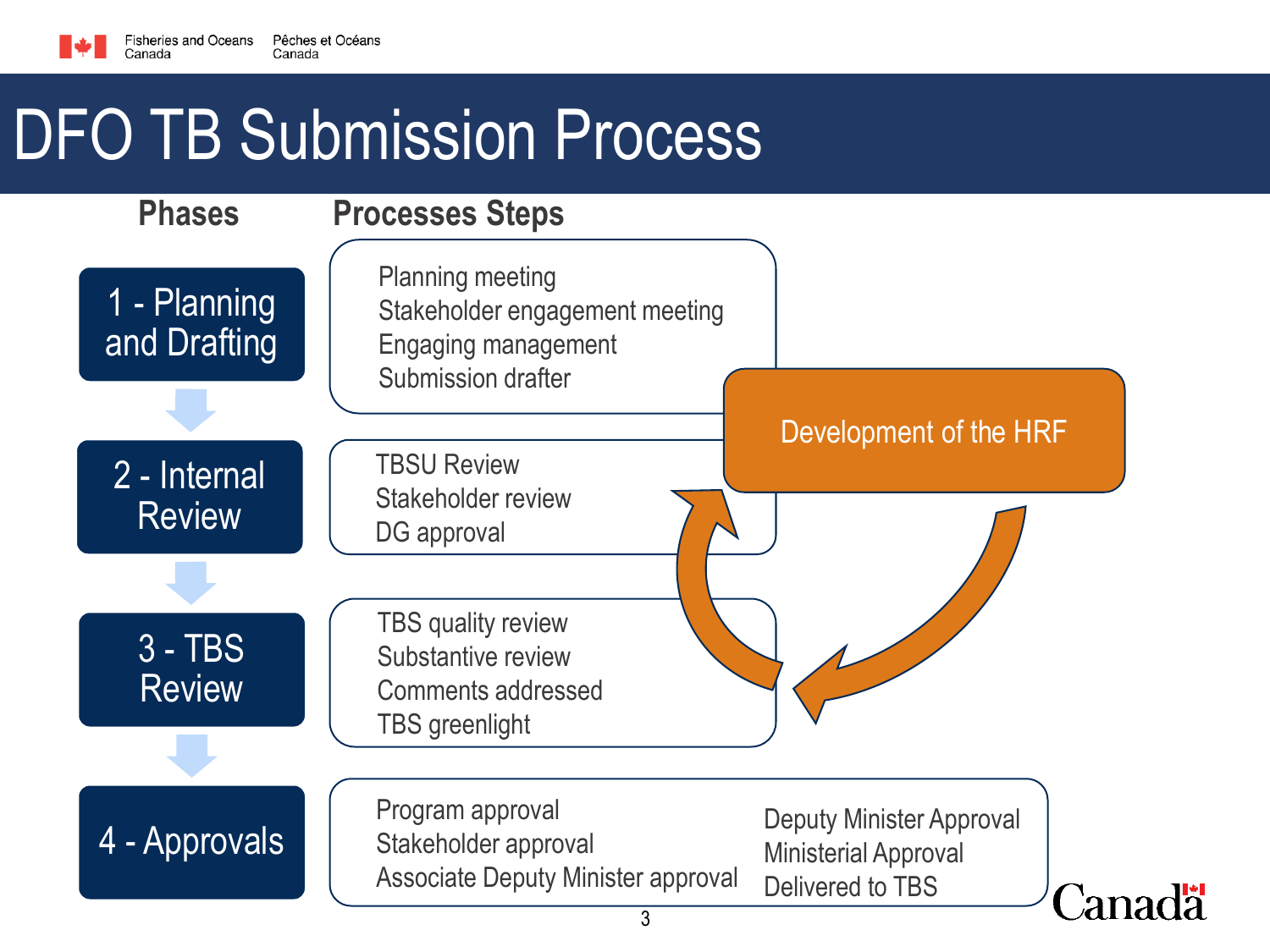### Horizontal Results Framework

- What are Horizontal Initiatives?
- What do Horizontal Initiatives require?

Similar to the Delivery and Expected Results Appendix (referred to as the Results Appendix), the **Horizontal Results Framework** is meant as a **tool** for decision makers which maps out:



Moreover, the HRF serves to consolidate the individual activities of departments into shared goals. 4 nadä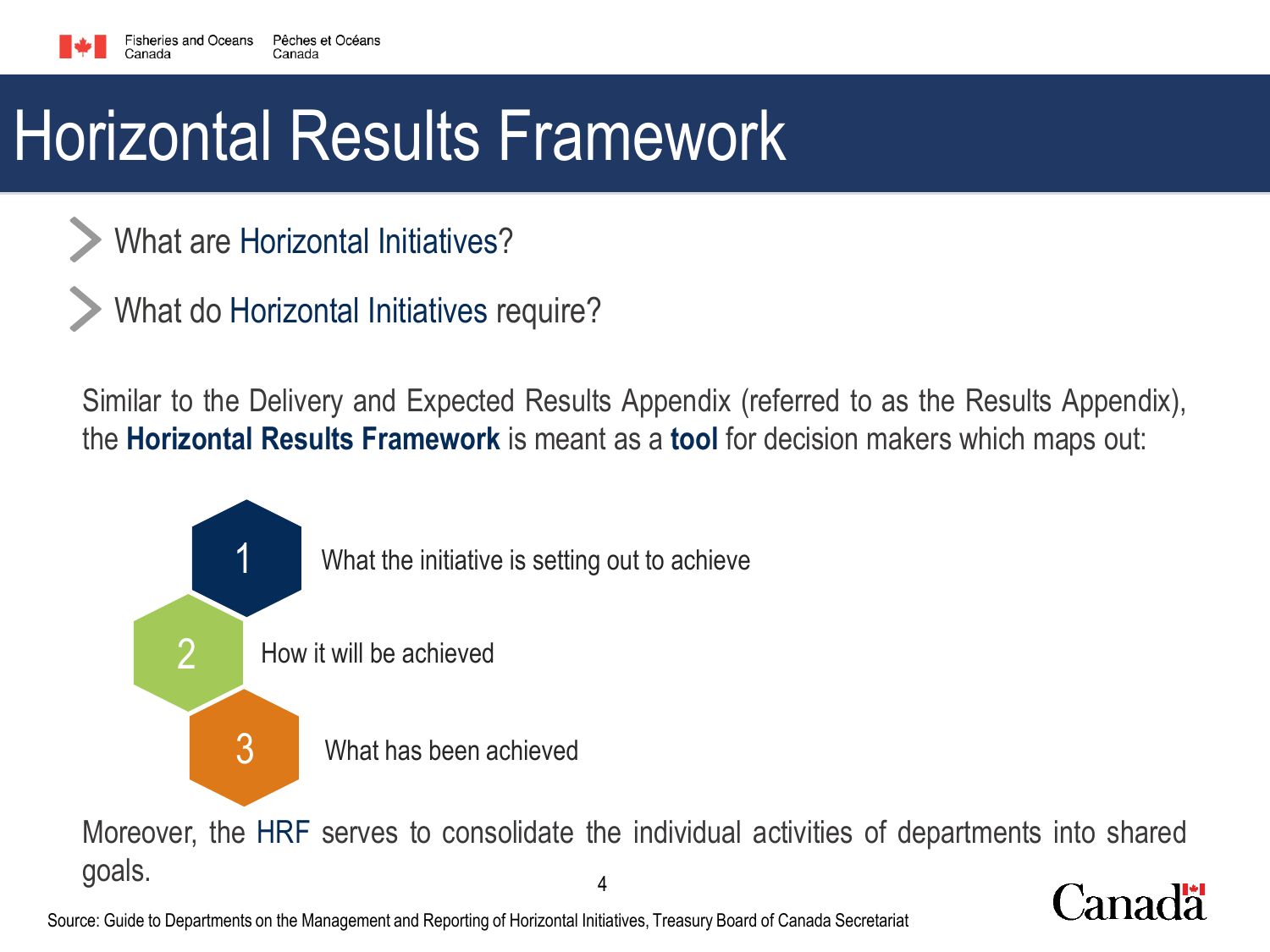

### Horizontal Results Framework - Template

|                     | <b>Horizontal Initiative Name</b><br><b>Shared Outcome</b><br>Total \$                         |                                                               |                                                                                           |                                    |  |  |  |
|---------------------|------------------------------------------------------------------------------------------------|---------------------------------------------------------------|-------------------------------------------------------------------------------------------|------------------------------------|--|--|--|
|                     | Theme A<br><b>Outcome</b><br><b>Total \$</b>                                                   | <b>Theme B</b><br><b>Outcome</b><br><b>Total S</b>            | <b>Theme C</b><br><b>Outcome</b><br><b>Total \$</b>                                       | <b>Internal Services</b>           |  |  |  |
| <b>Department A</b> | Activity A (new program) \$total<br>Activity B (top-up) \$total<br>Activity C (top-up) \$total | Activity G (top-up) \$total<br>Activity H (top-up) \$total    | Activity L (top-up) \$total<br>Activity M (top-up) \$total<br>Activity N (top-up) \$total | <b>Internal Services</b><br>Stotal |  |  |  |
| <b>Department B</b> | Activity D (new program) Stotal<br>Activity E (top-up) \$total                                 | Activity I (top-up) Stotal                                    |                                                                                           | <b>Internal Services</b><br>Stotal |  |  |  |
| <b>Department C</b> | Activity F (top-up) Stotal                                                                     | Activity J (new program) Stotal<br>Activity K (top-up) Stotal | Activity O (new program) Stotal                                                           | <b>Internal Services</b><br>Stotal |  |  |  |

| <b>Horizontal Initiative Name</b>           |                                | <b>Total</b><br>funding                                                                   | <b>HI shared outcome</b>                                                                                                      | Performance indicator(s)                                                   | <b>Target</b>                                                               | Date to<br>achieve<br>target | Data source                  | Data<br>frequency                                  |                                        |
|---------------------------------------------|--------------------------------|-------------------------------------------------------------------------------------------|-------------------------------------------------------------------------------------------------------------------------------|----------------------------------------------------------------------------|-----------------------------------------------------------------------------|------------------------------|------------------------------|----------------------------------------------------|----------------------------------------|
| (Insert name of horizontal initiative)      |                                | (For whole<br>initiative,<br>start date to<br>end date)                                   |                                                                                                                               | (relevant, meaningful measures of outcome,<br>qualitative or quantitative) | (e.g. 75%)                                                                  | (e.g. March<br>2019)         | (Insert data<br>source)      | (Insert)<br>frequency data<br>will be<br>reported) |                                        |
| Theme A Name:                               |                                | <b>Total</b><br>funding                                                                   | Theme outcome                                                                                                                 | Performance indicator(s)                                                   | <b>Target</b>                                                               | Date to<br>achieve<br>target | Data source                  | Data<br>frequency                                  |                                        |
| (Insert name of theme)                      |                                | (for theme,<br>start date to<br>end date)                                                 | (directly attributable theme outcome,<br>representing a roll up of output(s)/outcome(s) of<br>programs within the theme)      | (relevant, meaningful measures of outcome,<br>qualitative or quantitative) | (e.g. 75%)                                                                  | (e.g. March<br>2019)         | (Insert data<br>source)      | (Insert<br>frequency of<br>collection)             |                                        |
| Department                                  | Link to PI<br>Program          | <b>Horizontal initiative</b><br>(HI) activity                                             | <b>Total</b><br>funding                                                                                                       | HI Activity output(s)/outcome(s)                                           | Performance indicator(s)                                                    | <b>Target</b>                | Date to<br>achieve<br>target | Data source                                        | Data<br>frequency                      |
| (Insert abbreviation<br>of department name) | (Insert name of PI<br>Program) | (Insert name of activity<br>specifically contributing<br>to the horizontal<br>initiative] | (for<br>horizontal<br>initiative<br>activity)                                                                                 | (i.e. directly attributable to the proposed policy/<br>program/initiative) | (relevant, meaningful measures of outcomes,<br>qualitative or quantitative) | (e.g. 75%)                   | (e.g. March<br>2019)         | (Insert data<br>source)                            | (Insert<br>frequency of<br>collection) |
| <b>Theme B Name:</b>                        |                                | Total<br>funding                                                                          | Theme outcome                                                                                                                 | Performance indicator(s)                                                   | <b>Target</b>                                                               | Date to<br>achieve<br>target | Data source                  | Data<br>frequency                                  |                                        |
| (Insert name of theme)                      |                                | (for theme,<br>start date to<br>end date)                                                 | (i.e. directly attributable theme outcome,<br>representing a roll up of output(s)/outcome(s) of<br>programs within the theme) | (relevant, meaningful measures of outcome,<br>qualitative or quantitative) | (e.g. 75%)                                                                  | (e.g. March<br>2019)         | (Insert data<br>source)      | (Insert)<br>frequency of<br>collection)            |                                        |

Source: Guide to Departments on the Management and Reporting of Horizontal Initiatives, Treasury Board of Canada Secretariat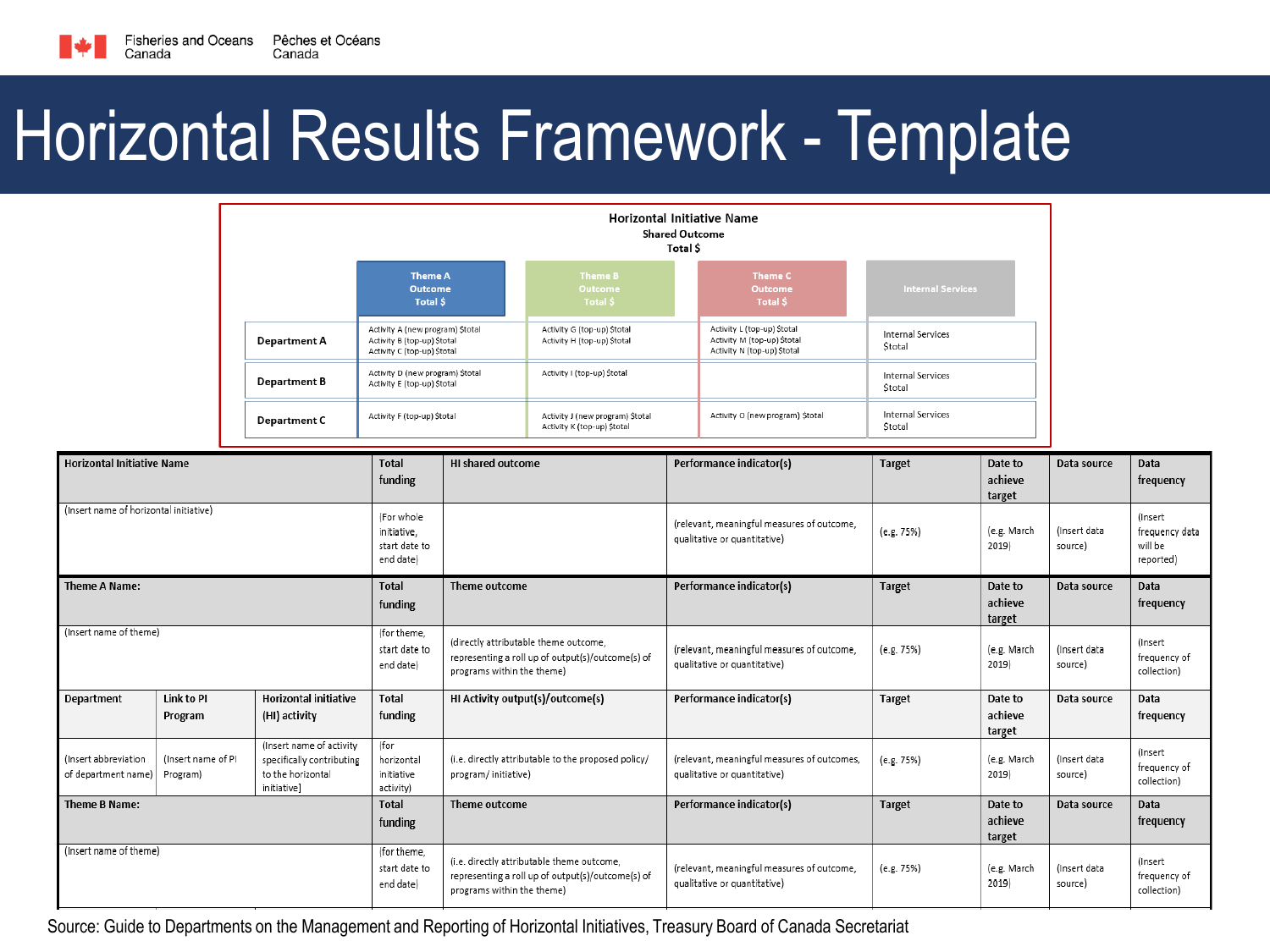

Canada

#### Developing the HRF – Step by Step

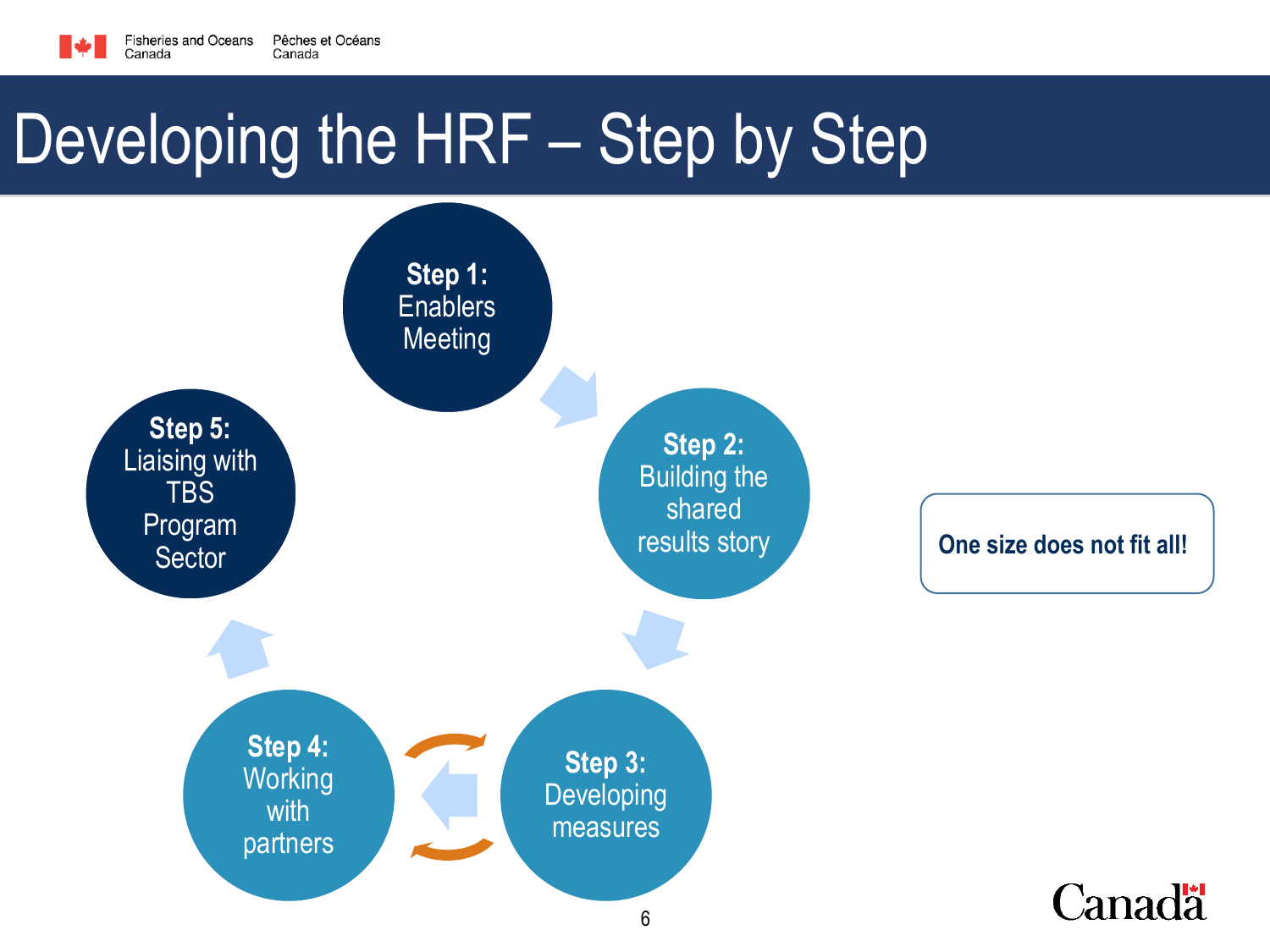

## Developing the HRF - Step by Step

| Step 1:         |  |
|-----------------|--|
| <b>Enablers</b> |  |
| Meeting         |  |
|                 |  |

- Clarify the type of funding (e.g. grants and contributions)
- Results Division provides advice on developing the results story first, before the rest of the TB sub
- Clarify the participating departments and identify the programs involved
- Confirm if the Initiative qualifies as a HI
- Establish the lead department
- Lay out critical path
- Leverage existing themes from Memorandum to Cabinet (MC) linked to HI
- Establish the shared and thematic outcomes
- Identify key activities
- Identify program (from program inventory) that the funding contributes towards
- Discuss options for governance structure for HI



**Step 2: Building** the shared results story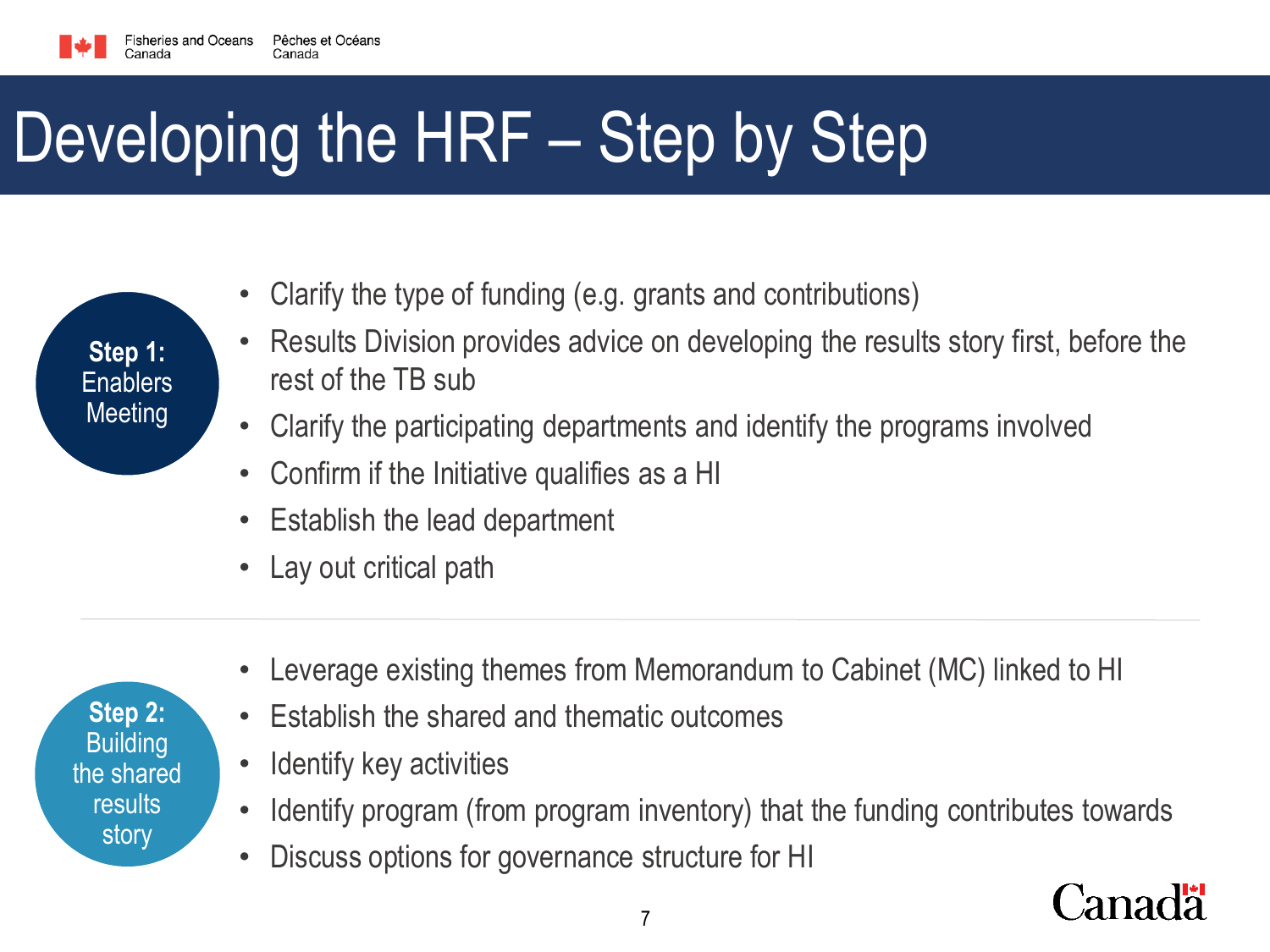

## Developing the HRF - Step by Step

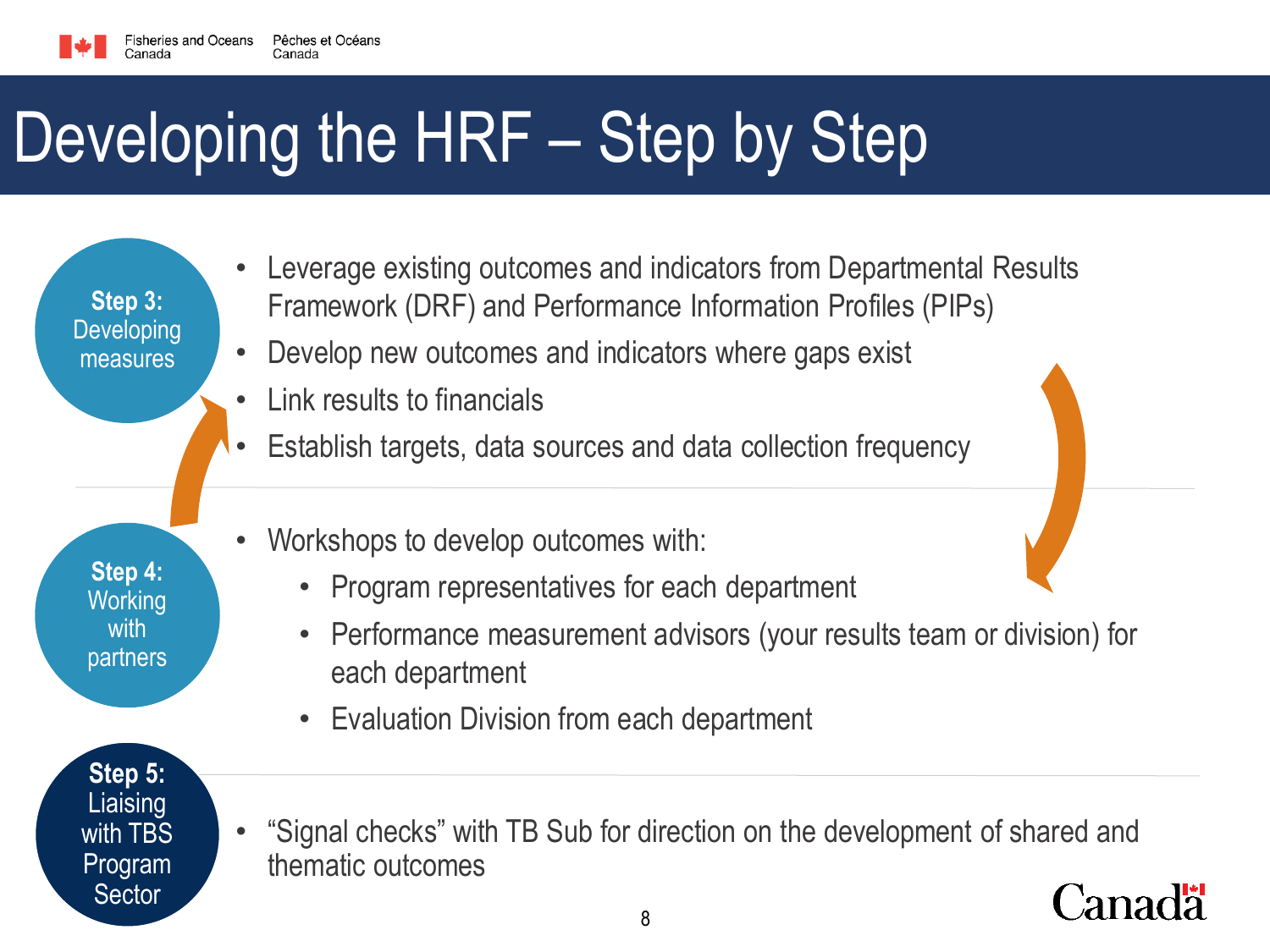

#### **Engage early with policy enablers**

• Sets the perimeters of what information is needed

#### Develop the HRF before writing the submission

- Acts as the foundation of the full submission
- Ensures a consistent results story
- Clarifies the roles and responsibilities of the partners

#### Establish governance structure early

- Explore existing structures
- Identifies the HI requirements

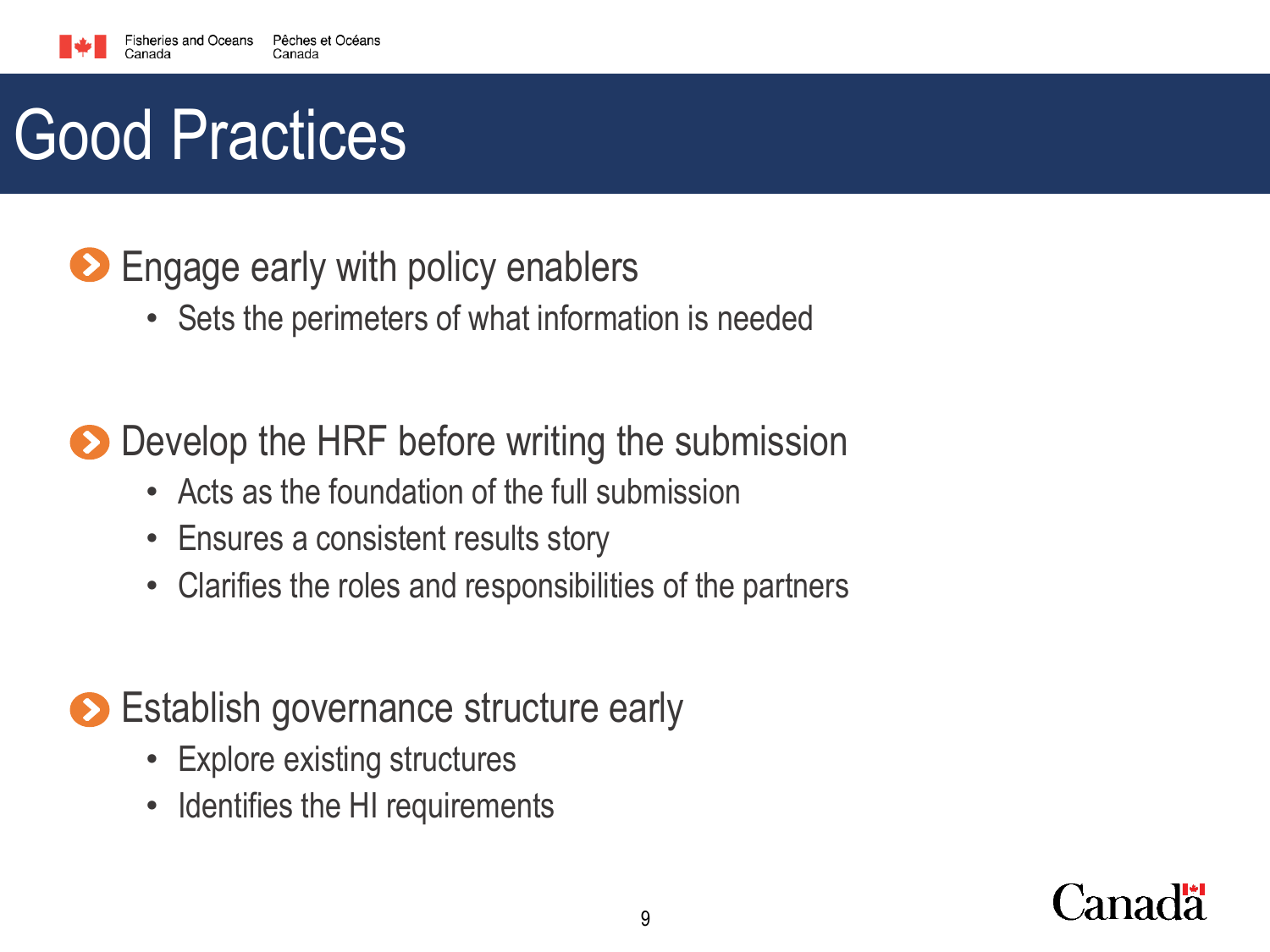

Ensure that all key players are around the table

- Program leads (at the appropriate level and with program knowledge)
- Performance measurement experts (results team or division)
- Evaluation Division

**Create thematic working groups** 

- Ensures that all key players are around the table
	- $\triangleright$  Program leads (with the appropriate level and program knowledge)
	- $\triangleright$  Performance measurement experts (results team or division)
	- $\triangleright$  Fvaluation/Fvaluators
- Meaningful and focused discussion
- Facilitates agreement
- Delineates each departments roles and responsibilities contributing to the themes
- Productive results are achieved

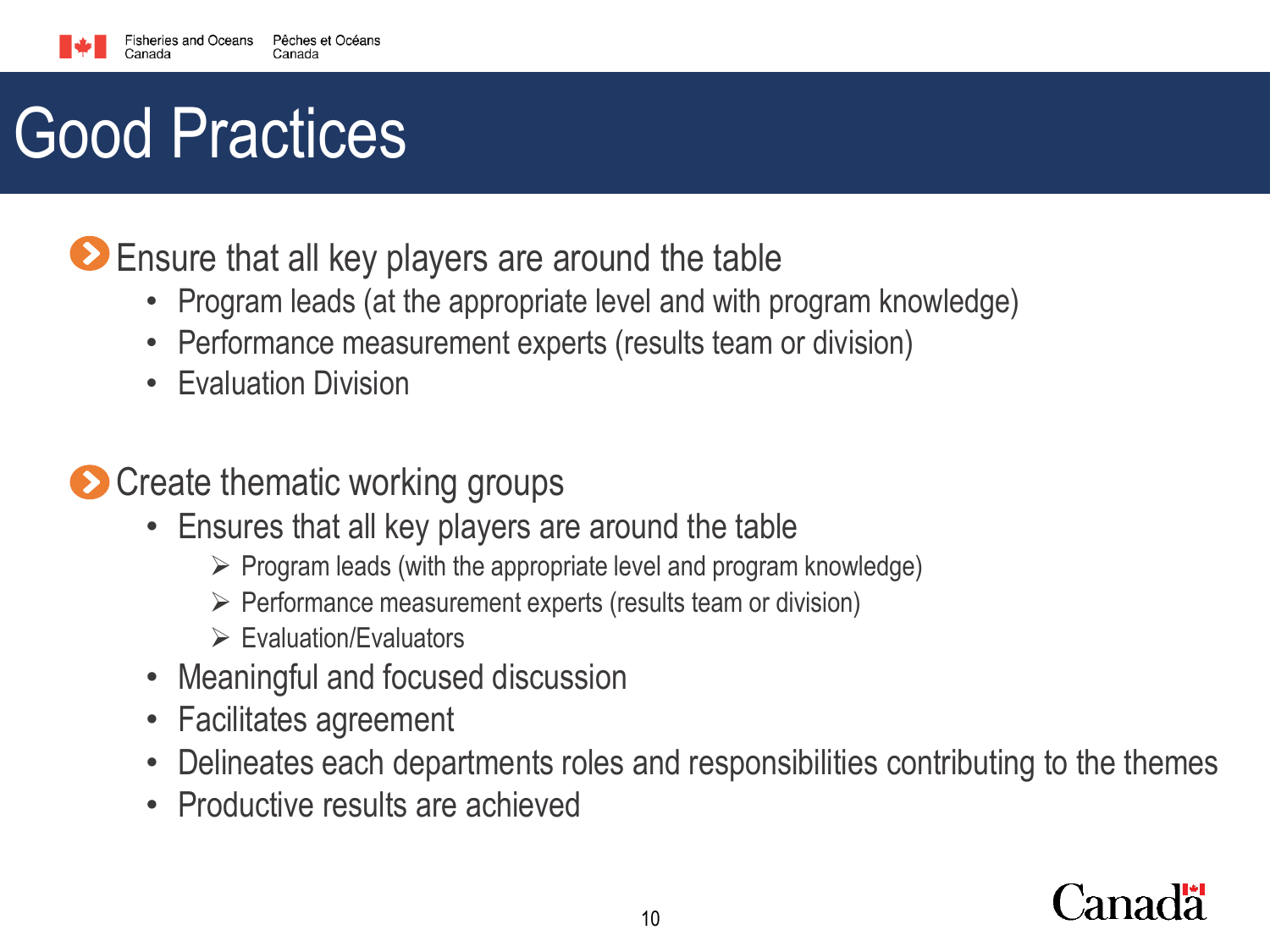

- Identify the use of existing outcomes and indicators, early in the HRF drafting stage
	- Are we doing something new or more of the same?
	- No need to reinvent the wheel
	- Leverage what is said in the MC
	- Targets should demonstrate the incrementally where we use existing indicators
- **O** Confirm feasibility of results data collection
	- Engage with the program's operations people
		- New indicators mean new data
		- Are systems in place to capture and collect data

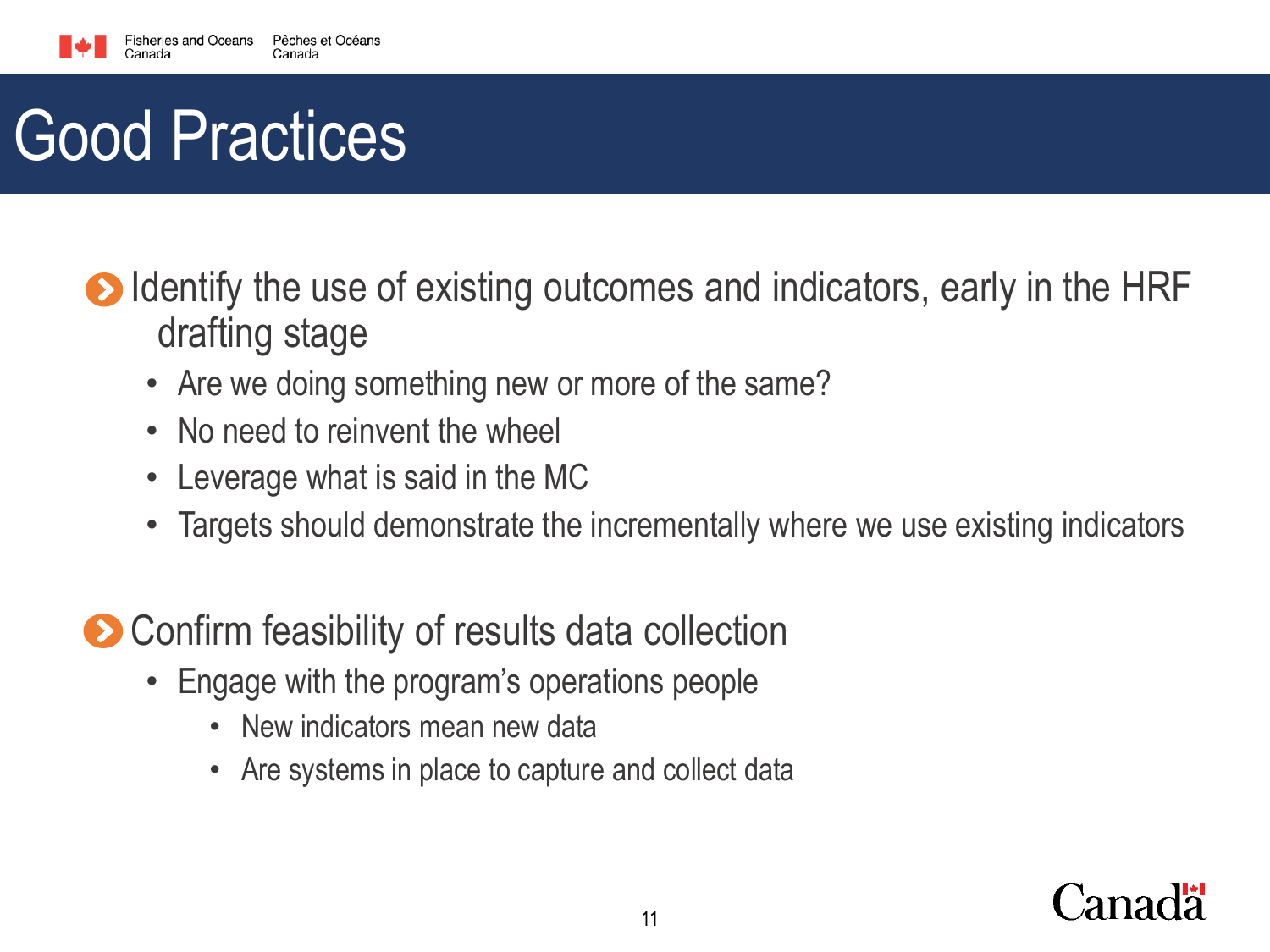

#### **Ensure outcomes follow a theory of change**

- Short term (1 to 2 year) measures and longer term (3 to 5 year) measures
- **► Establish reporting timelines** 
	- Provide all participants with an understanding of when data is to be collected and submitted to the lead department
	- Ensure consistent reporting across activities, themes and shared outcomes
	- Ensure clarity over who is responsible for collecting shared outcomes

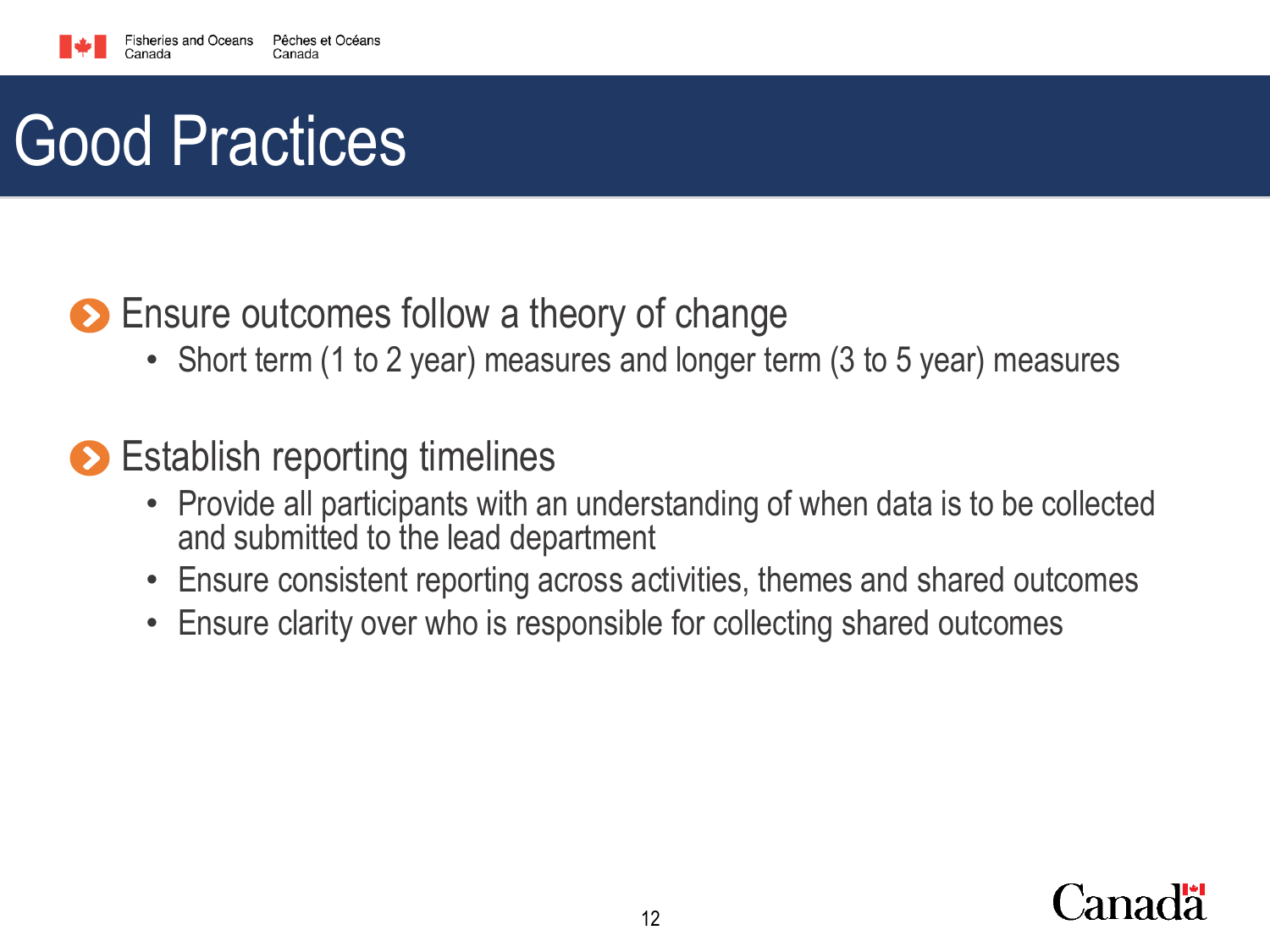

#### **Tribulations**